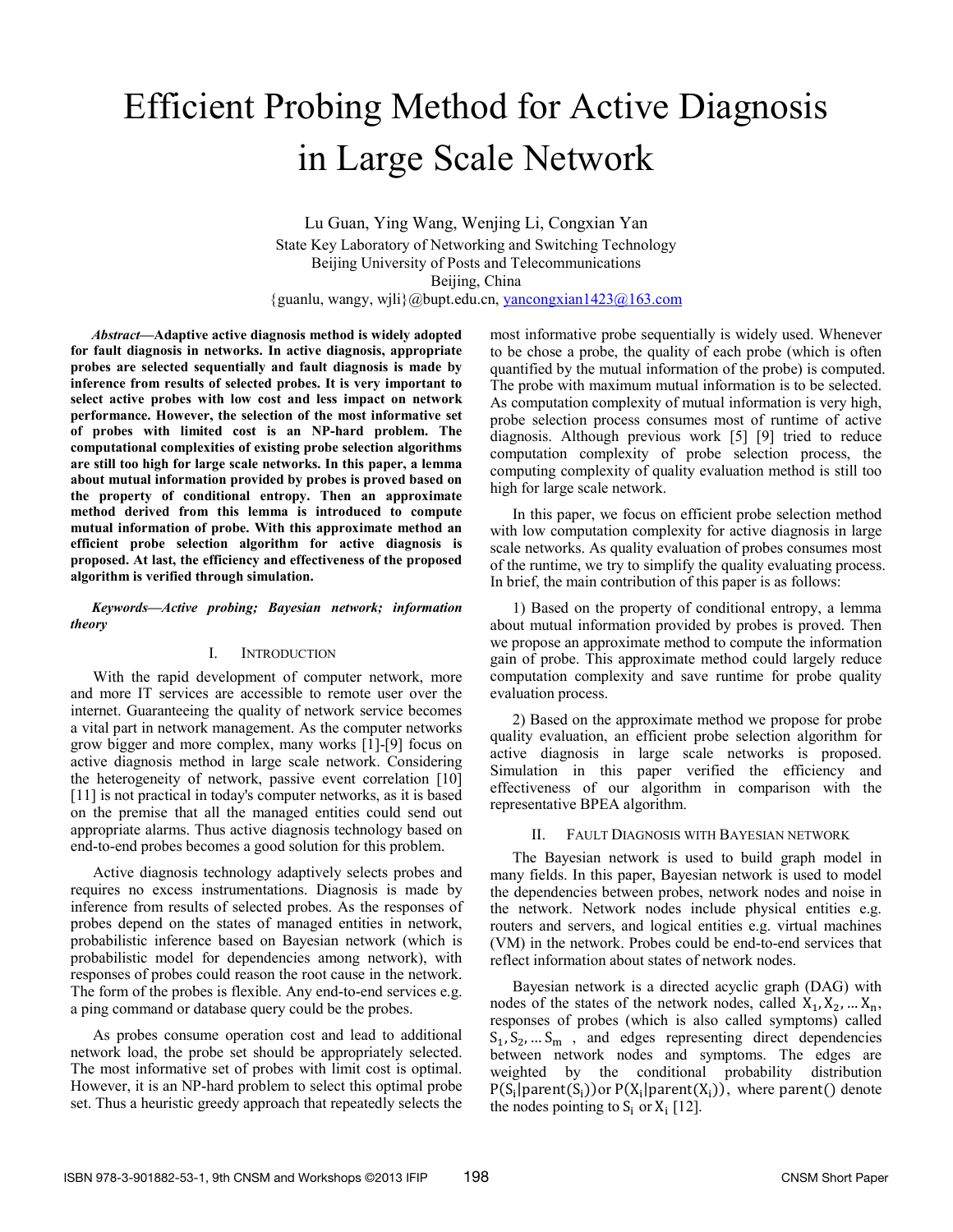

Fig. 1. Bayesian network that models noises and dependencies in network

Figure 1 shows a three layered Bayesian network. The bottom layer is consists of managed entities whose states does not depend on others e.g. servers and routers. The middle layer contains the managed entities that depend on the first layer e.g. VMs (whose states depend on the states of the servers they hosted on). And the top layer is made up of observed symptoms.

 With Bayesian network that models dependencies among network as a tool and responses of probes as well as alarms as evidence, the fault diagnosis problem could be formulated as Maximum A posteriori Probability (MAP) problem: given a set of symptoms (observation), to find the most likely states  $arg \, max_X P(X|S)$  for the managed entities in network. However, this inference problem is NP-hard [13]. Many prior work like [4] [6] [8] [21] researched on this inference problem.

## III. EFFICIENT ACTIVE PROBING

#### *A. Probe selection problem*

In active probing, large set of probes leads to high cost of management and negative impact on networks performance. In large scale network, active probe set should be appropriately chosen. The most informative set of probes with cost constraint is optimal. Many literature [2]-[7] and [9] concerns about selecting an optimal subset of probes from a large number of candidates. Information entropy is usually used to quantify the uncertainty of network state as in [5] [9]. Assume vector  $X = (X_1, X_2, \dots, X_n)$  denotes the state of the managed entities to be diagnosed in the network. The uncertainty of the network before any symptom is observed could be quantified as:

$$
H(X) = \sum_{X} P(X) \log \frac{1}{P(X)} = -\sum_{X} P(X) \log P(X) \quad (1)
$$

The uncertainty of network decreases as symptoms accumulates. When a set of symptoms  $D = (t_1, t_2, ... t_m)$  is observed, where  $t_i$  represents the outcome of probe  $T_i$  that has be sent, the uncertainty of network turns into:

$$
H(X|D) = -\sum_{X} P(X|D) \log P(X|D)
$$
 (2)

Selecting the most informative set of probes with cost constraint is an NP-hard problem. Therefore, a heuristic greedy approach that repeatedly selects the most informative probe is widely used for this problem. This greedy algorithm achieves near-optimal performance in many situations [5].

The information gain that the probe  $T_i$  contributes to decreasing the uncertainty of the network could be quantified as:

$$
G(T_i) = H(X|D) - H(X|D, T_i)
$$
\n(3)

The most informative probe  $T_i^* = arg max_{T_i} G(T_i)$  is to be selected in each time. However the computation complexity of  $G(T_i)$  is too high especially in large scale networks. That is why literatures [2]-[4] just concern on the computation of the approximation of  $G(T_i)$  in a single-fault scenario where all variables have the same prior faulty probability. Authors in [5] propose an approximate algorithm named BPEA based on BP algorithm to figure out the approximation of  $H(X|D, T_i)$ . Cheng et al. [9] propose an algorithm named IAP to reduce the computation of  $G(T_i)$  based on the conditionally independent property in Bayesian network they prove in their work. Our probe selecting algorithms MEAP derives from their IAP algorithm but is more efficient than theirs. In our work, an approximate approach is used to compute  $G(T_i)$ . In next section, we will introduce the approximate approach to compute  $G(T_i)$ .

## *B. Information gain of probe*

At first, a lemma about  $G(T_i)$  is introduced. Then an approximate method based on the lemma is proposed to compute  $G(T_i)$ . Lemma 1 and its proof are shown as below:

$$
Lemma 1. G(T_i) = H(T_i|D) - H(T_i|X,D)
$$

Proof: According to the property of information entropy [14], we get:

$$
H(X|D, T_i) = H(X, T_i|D) - H(T_i|D)
$$
 (4)

$$
H(T_i|X,D) = H(X,T_i|D) - H(X|D)
$$
 (5)

Applying  $(4)$   $(5)$  to  $(3)$ :

$$
G(T_i) = H(X|D) - H(X|D, T_i)
$$
  
= H(X|D) - H(X, T\_i|D) + H(T\_i|D)  
= H(T\_i|D) - H(T\_i|X, D) (6)

Lemma 1 is proved.

According to property of information entropy [14]:

$$
H(T_i|X,D) \le H(T_i|X) \tag{7}
$$

For low noise environment, given the state of network nodes, the state of probe is nearly certain and the value of  $H(T_i|X)$  is very small, which could be elided in computation. Considering (7),  $H(T_i|X, D)$  is less than  $H(T_i|X)$  and could be elided in computation of  $G(T_i)$  in low noise environment.

Thus the approximation of  $G(T_i)$  could be quantified as:

$$
G(T_i) = H(T_i|D) = -\sum_{T_i} P(T_i|D) \log P(T_i|D) \tag{8}
$$

As probe  $T_i$  only has two kinds of outcomes (good or bad symptom),  $H(T_i|D)$  could be calculated easily with  $P(T_i|D)$ .  $P(T_i|D)$  could be computed with approximation method such as the BP algorithm. Thus we get an approximate method to efficiently compute  $G(T_i)$  with small biases. Using (8) to figure approximation of  $G(T_i)$ , the computation complexity is largely reduced and much active diagnosis runtime could be saved.

# *C. Conditionally independent property of entropy in Bayesian network*

Cheng et al. [9] proved the conditionally independent property of entropy in Bayesian network that: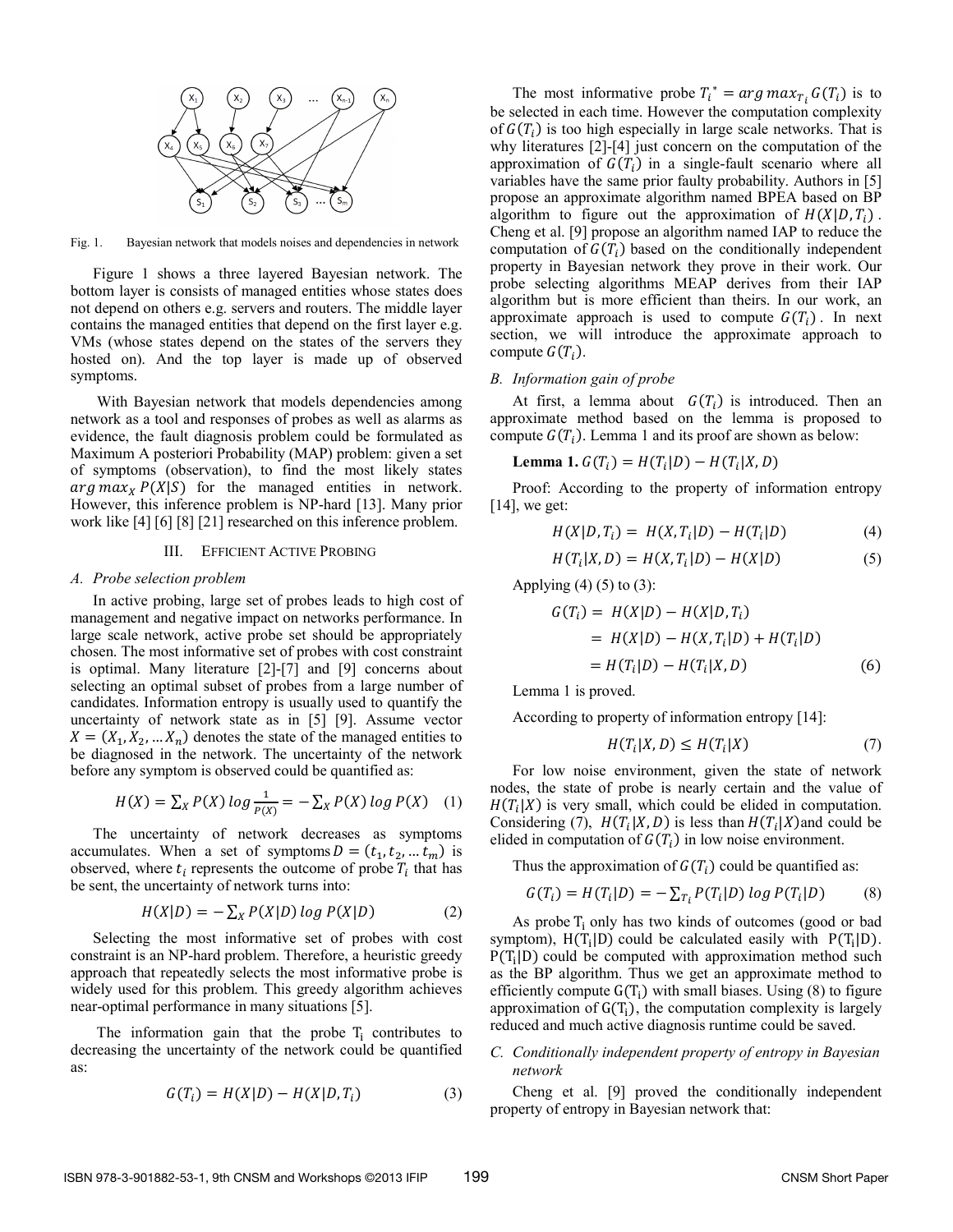**Lemma 2.** Let  $T_1, T_2, \ldots, T_m$  denote a set of probes and  $D^{(0)} = \emptyset, D^{(1)} = \{t_1\}, D^{(2)} = \{t_1, t_2\}, \dots, D^{(i)} = \{t_1, t_2, \dots, t_i\}$ denote the outcomes of selected probes. Then:  $G(T_i | D^{(i)}) \leq$  $G(T_i | D^{(i-1)})$  with equality if and only if, given  $D^{(i-1)}$ ,  $T_i$  and  $T_i$  are conditionally independent.

This is a useful property of entropy and the IAP algorithm [9] uses Lemma 2 to reduce the computation time when conditionally independency exits between probes.

# *D. More EfficientActive Probing Algorithm*

In [9], the following formula (9), the computation complexity of which is higher than (8), is used to update the information gain of probes

$$
G(T_i) = -\sum_{T_i, par(T_i)} P(T_i, par(T_i)|D) \log P(T_i | par(T_i))
$$

$$
+ \sum_{T_i} P(T_i|D) \log P(T_i|D)
$$
(9)

Our MEAP algorithm makes an improvement upon IAP algorithm and uses our approximate method to efficiently update information gain of probes. As the computation of  $G(T_i)$  consumes a large part of runtime, our MEAP algorithm is more efficient than IAP.

Figure 2 shows the pseudo code of our algorithm. Observed symptoms  $D$  and  $G(T_i)$  of each probe are initialized at the beginning of the active probing. A new probe could be sent when there still exist candidate probes and the cost of active probing doesn't exceed the budget *B*. The most informative probe  $T^*$ , whose information gain is MaxGain, is selected in each time of probe selection. Candidate probes are descending sorted in term of  $G(T_i)$  in each round. We search for  $T^*$  from the first one of candidate probes. If the MaxGain is less than  $G(T_i)$ , and  $T_i$  is independent of all the probes that have been selected since last update of  $G(T_i)$ , then  $T_i$  is the most informative probe in this round. Because the information gain of  $T_i$  doesn't change since its update and the probes ranked behind of  $T_i$  can't be more informative than  $T_i$  (**Lemma2**). Function getSelected( $T_i$ ) returns the set of probes that have been selected since last update of  $G(T_i)$ . Function Independent(getSelected $(T_i)$ , $T_i$ ) determines the independency between the outcome of getSelected $(T_i)$  and probe  $T_i$ . Else, the search goes on and the information gain of  $T_i$  needs to be updated with our approximate method.

# IV. EVALUATION

In simulation our MEAP algorithm is compared with BPEA [5]. The experiment setup is similar to that of [5] and [9].

As Internet like topology follows the power-law degree distribution [15] [16], we use the INET generator [17] to generate five networks of different sizes. The network size is varying from 100 to 500. Three nodes are randomly selected as probe stations. Assuming probes starting from probe stations and heading for managed entities following the shortest path, a complete set of candidate probes could be got. Removing redundant probes, a subset of candidate probes could be used for probe selection. We set the cost limit to 30 and select 30 probes from candidates in each experiment.

Similar to [5] [9], we assume the probes to be noisy-OR tests. The joint probability distribution of symptoms and network nodes forms the QMR-DT model [18]:

$$
P(T_j = 0 | parent(T_j)) = (1 - \rho_{io}) \prod_{X_i \in parent(T_j)} \rho_{ij}^{X_i} \quad (11)
$$

Here, $\rho_{ii}$  is the inhibition probability, that a measurement of the amount of noise in network.  $\rho_{i0}$  is the leak probability of an unaccounted-for faulty element.  $P(T_i = 0 | parent(T_i))$  is the probability which account for the case where probe  $T_i$  returns a good symptom given the states of its parent nodes. In this experiment, we randomly generate a prior fault probability for each node with the Normal distribution (0.005, 0.003) and set the value of  $\rho_{ij}$  to be varying from 0.01 to 0.3 and  $\rho_{i0}$  to 0.01. Assuming  $T_i$  gets the value 0 if its response is OK, 1 otherwise. Then  $P(T_i = 0 | parent(T_i))$  denotes the probability that  $T_i$ returns a good symptom given the states of the parents of  $T_i$ .

We implement the BPEA and our MEAP algorithm by Matlab(R2008b) with the belief propagation and junction tree engine in Kevin Murphy's Bayes Net ToolBox[19].

| <b>Algorithm MEAP: More Efficient Active Probing</b>                       |
|----------------------------------------------------------------------------|
| Input:Candidate probes S, Budget B, and detection results                  |
| $\boldsymbol{D}_{\text{initial}}$                                          |
| <b>Output:</b> the most probable explanation (MAP) given the               |
| detection results <b>D</b>                                                 |
| $\boldsymbol{D} = \boldsymbol{D}_{\text{initial}}$                         |
| for (Probe $T_i \in S$ ) do update $G(T_i)$ ; end for                      |
| while( $S \neq \emptyset$ ){                                               |
| Sort(S);                                                                   |
| $i=1$ :                                                                    |
| MaxGain=0;                                                                 |
| while(MaxGain $\leq G(T_i)$ )do                                            |
| $\mathbf{if}(\text{Independent}(\text{getSelected}(T_i), T_i))\mathbf{do}$ |
| MaxGain= $G(T_i)$ ;                                                        |
| $T^* = T_i$ ;                                                              |
| break;                                                                     |
| else do                                                                    |
| update $G(T_i)$ ;                                                          |
| $if$ (MaxGain $\leq G(T_i)$ )do                                            |
| MaxGain= $G(T_i)$ ;                                                        |
| $T^* = T_i;$                                                               |
| end if                                                                     |
| end if                                                                     |
| $+i$ ;                                                                     |
| end while                                                                  |
| $\textbf{if}(\text{cost}(S \cup T^* \leq B)$ do                            |
| execute Probe $T^*$ ; Returns t;                                           |
| <b>D=D</b> $\cup$ {t}; remove $T^*$ from <b>S</b> ;                        |
| else do break;                                                             |
| end if                                                                     |
| end while                                                                  |
| return MAP:arg max <sub>X</sub> $P(X S)$ //result of fault                 |

|  | Fig. 2. Algorithm MEAP: More Efficient Active Probing |  |  |  |  |  |
|--|-------------------------------------------------------|--|--|--|--|--|
|--|-------------------------------------------------------|--|--|--|--|--|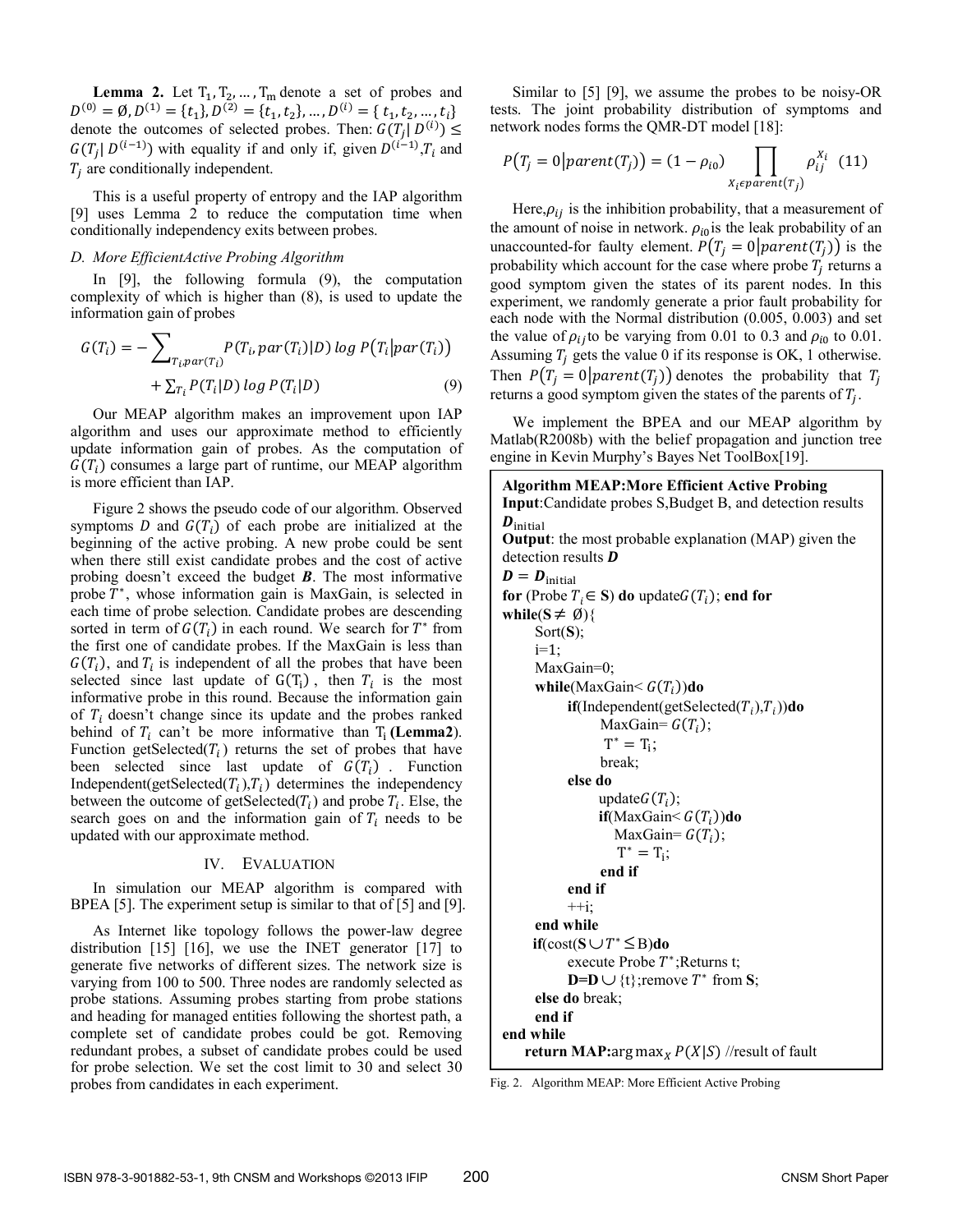#### *A. Empirical results*



Fig. 3. Runtime of MEAP and BPEA under various network sizes



Fig. 4. Uncertainty of network after active probing



Fig. 5. Diagnosis Accuracy by taking response of selected probes as input



Fig. 6. Diagnosis Precision by taking response of selected probes as input

Figure 3 compares the runtime of MEAP and BPEA algorithms on different sizes of networks. The two algorithms consume a similar runtime in a network with 100 nodes. The runtime of BPEA increase rapidly with the extended scale of network whereas the runtime of MEAP increase slowly. In a network with 500 nodes, BPEA takes nearly 105 minutes to select 30 most-informative probes from candidates, whereas MEAP uses only 8.5 minutes. Figure 4 shows the uncertainty of the system that still exist after active probing. The uncertainty of the system is quantified in (2). The uncertainties of system after two active probing methods are very low and in the same order of magnitude. The result of MEAP is a little higher than BPEA in this metric.

To evaluate the efficiency of active probing algorithms, a classical diagnosis algorithm shrink [20] is performed with the responses of probes selected by BPEA and MEAP as inputs. Two metrics, namely accuracy and false positive are used to evaluate diagnosis results. Let  $\vec{F}$  to be the set of real faults,  $\vec{F}$  be the set of nodes in good states, and  $H$  be the set of nodes diagnosed to be faulty. Then accuracy and false positive can be defined as followed:

$$
Accuracy = \frac{|H \cap F|}{|F|}, False positive = \frac{|H \cap \overline{F}|}{|F|} \quad (13)
$$

Figure 5 and 6 show the diagnosis accuracy and false positive ratio with BPEA and MEAP algorithm in a network with 100 nodes. The diagnosis accuracy and precision with the probe responses got from the two algorithms is roughly equivalent.

Thus, MEAP could significantly reduce probe selection time in large scale network in comparison with BEAP, without drops of diagnosis accuracy and precision and information gain. MEAP is very feasible to handle probe selection problem in large scale networks.

## V. RELATED WORK

Many work focus on the active probing for fault diagnosis. This section gives a brief review of this related work.

Natu et al. [6] [7] proposed their adaptive probing method for fault diagnosis and employed a worth function to select the most informative probe. The probe  $T^*$  with maximum worth is selected to probe suspected node  $S$ . However, their method is vulnerable to noises.

Zheng et al.[5] proved that the information entropy of uncertainty about system could be decomposed into a cross entropy, a negative conditional entropy and a constant in their word. Then, they proposed an approximate algorithm BPEA to simultaneously compute the cross and conditional entropy with the loopy belief propagation infrastructure.

 Lu Cheng et al. [9] proposed an algorithm IAP to efficiently select probes based on the conditionally independent property in Bayesian network they proved.

The selection of most-informative probes is also studied in many other fields like feature selection in machine learning, etc. Due to space limitation, we do not give a detailed review here.

#### VI. CONCLUSIONS

In this paper, a lemma about mutual information of probe is proved. Then an approximate method to evaluate quality of probes is derived. With the approximate method, an efficient probe selection algorithm in large scale networks improved from IAP algorithm is proposed. Simulation results prove that our active probing algorithm MEAP is more efficient than BPEA and pretty feasible to handle the probe selection problem in large scale networks.

Our algorithm is a generic probe selection methodology that could be used for probe selection problems in many large scale network environments such as IP network, cloud computing and virtualization network environment.

#### ACKNOWLEDGMENT

This work was supported by National High Technology R&D Program of China (2011AA01A102, 2013AA013502) and the Fundamental Research Funds for the Central Universities BUPT 2013RC1103.